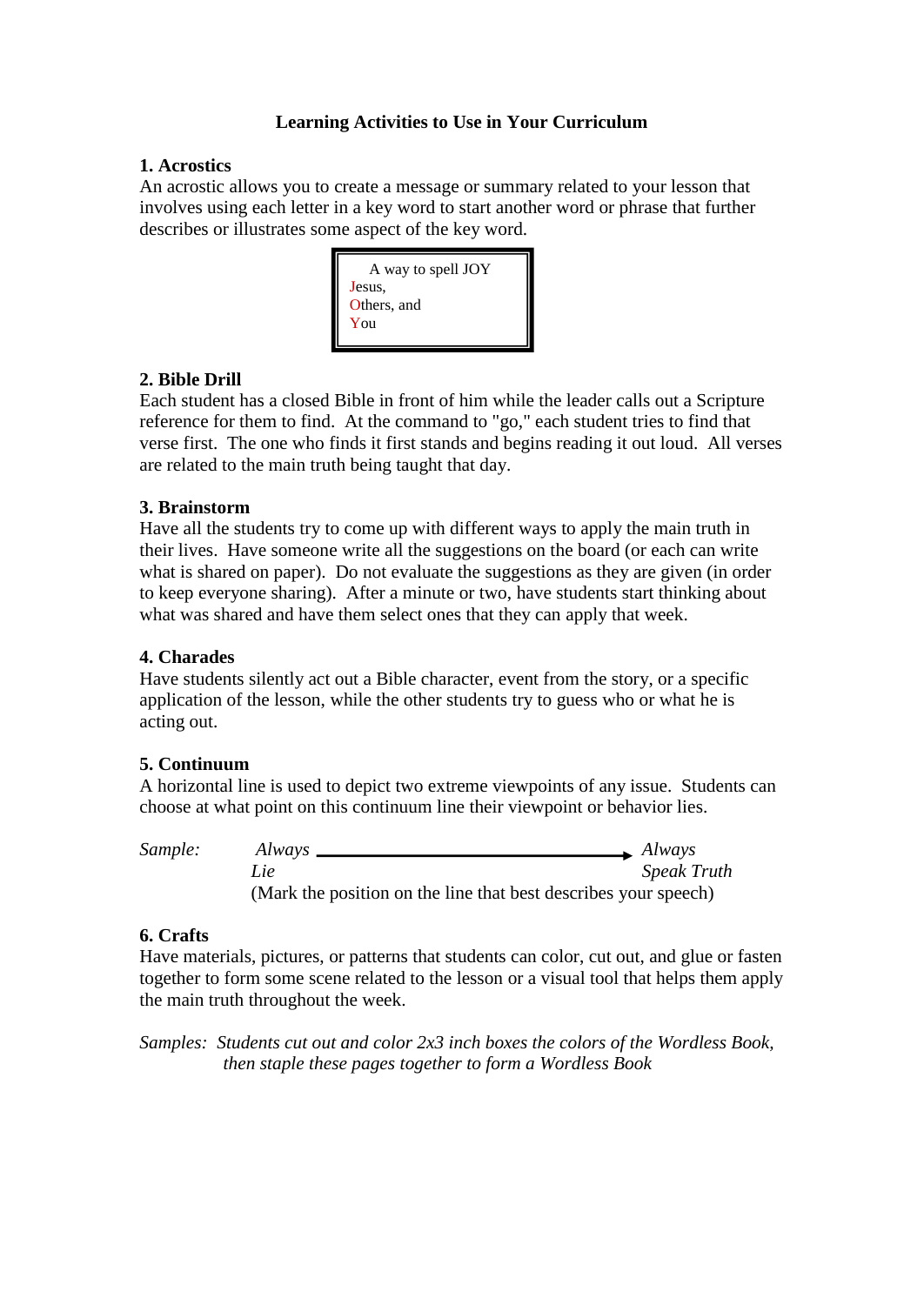## **7. Crossword Puzzle**

Crossword puzzles are learning activities where students answer questions or clues in order to determine the exact words that fit in numbered spaces arranged in downward and across patterns. These words are all related to the main concepts taught.

## **8. Creative Writing**

Have students write a poem, song, or short story that reviews, illustrates, or applies the truth taught in the lesson. It is helpful to include a sample of what you are looking for to guide their thinking.

# **9. Color a Picture**

A picture related to the story characters, events, or modern day application is given to students to color (in class or take home). It is more helpful if the memory verse or main truth is also written on the picture to remind students of the truth to apply throughout the week.

# **10. Decode the Message**

Design a system of symbols or letters to represent the normal letters in your alphabet. Write a message (of the main truth, application, or story facts review) using the coded symbols or letters. Have the students use the code to discover the message.

*Sample: Decode the following message to find out how to be sure you have the kind of life it takes to get into heaven.*

|                                                                                                                                                                                                                                                                                                                     | $\overline{S}$ $\overline{V}$ $\overline{G}$ $\overline{S}$ $\overline{C}$ $\overline{C}$ $\overline{V}$ $\overline{V}$ $\overline{O}$ $\overline{R}$ $\overline{V}$ $\overline{C}$ $\overline{S}$ $\overline{S}$ $\overline{C}$ $\overline{S}$ $\overline{C}$ $\overline{S}$ $\overline{C}$ $\overline{S}$ $\overline{C}$ $\overline{S}$ $\overline{C}$ $\overline{S}$ $\overline{$ |
|---------------------------------------------------------------------------------------------------------------------------------------------------------------------------------------------------------------------------------------------------------------------------------------------------------------------|--------------------------------------------------------------------------------------------------------------------------------------------------------------------------------------------------------------------------------------------------------------------------------------------------------------------------------------------------------------------------------------|
|                                                                                                                                                                                                                                                                                                                     | $\begin{array}{cccccccccccccc} \overline{H} & \overline{L} & \overline{H} & & \overline{S} & \overline{Z} & \overline{G} & \overline{S} & & \overline{V} & \overline{E} & \overline{V} & \overline{I} & \overline{O} & \overline{Z} & \overline{H} & \overline{G} & \overline{R} & \overline{H} & \overline{I} \\ \end{array}$                                                       |
|                                                                                                                                                                                                                                                                                                                     | $\frac{1}{\sqrt{2}}$                                                                                                                                                                                                                                                                                                                                                                 |
|                                                                                                                                                                                                                                                                                                                     | $\frac{1}{Y}$ $\frac{1}{Y}$ $\frac{1}{Y}$ $\frac{1}{Y}$ $\frac{1}{Y}$ $\frac{1}{Y}$ $\frac{1}{Y}$ $\frac{1}{Y}$ $\frac{1}{Y}$ $\frac{1}{Y}$ $\frac{1}{Y}$ $\frac{1}{Y}$ $\frac{1}{Y}$ $\frac{1}{Y}$ $\frac{1}{Y}$ $\frac{1}{Y}$ $\frac{1}{Y}$ $\frac{1}{Y}$ $\frac{1}{Y}$ $\frac{1}{Y}$ $\frac{1}{Y}$ $\frac{1}{Y}$                                                                  |
|                                                                                                                                                                                                                                                                                                                     | $\frac{1}{\sqrt{1}} \frac{1}{\sqrt{2}} \frac{1}{\sqrt{2}} \frac{1}{\sqrt{2}} \frac{1}{\sqrt{2}}$                                                                                                                                                                                                                                                                                     |
|                                                                                                                                                                                                                                                                                                                     | $\frac{1}{G}$ $\frac{1}{G}$ $\frac{1}{G}$ $\frac{1}{G}$ $\frac{1}{G}$ $\frac{1}{G}$ $\frac{1}{G}$ $\frac{1}{G}$ $\frac{1}{G}$ $\frac{1}{G}$ $\frac{1}{G}$ $\frac{1}{G}$ $\frac{1}{G}$ $\frac{1}{G}$ $\frac{1}{G}$ $\frac{1}{G}$ $\frac{1}{G}$ $\frac{1}{G}$ $\frac{1}{G}$                                                                                                            |
| $\frac{1}{2}$ $\frac{1}{2}$ $\frac{1}{2}$ $\frac{1}{2}$ $\frac{1}{2}$ $\frac{1}{2}$ $\frac{1}{2}$ $\frac{1}{2}$ $\frac{1}{2}$ $\frac{1}{2}$ $\frac{1}{2}$ $\frac{1}{2}$ $\frac{1}{2}$ $\frac{1}{2}$ $\frac{1}{2}$ $\frac{1}{2}$ $\frac{1}{2}$ $\frac{1}{2}$ $\frac{1}{2}$ $\frac{1}{2}$ $\frac{1}{2}$ $\frac{1}{2}$ | $\frac{1}{q} - \frac{1}{s} - \frac{3:38}{H}$                                                                                                                                                                                                                                                                                                                                         |
|                                                                                                                                                                                                                                                                                                                     |                                                                                                                                                                                                                                                                                                                                                                                      |
|                                                                                                                                                                                                                                                                                                                     |                                                                                                                                                                                                                                                                                                                                                                                      |
|                                                                                                                                                                                                                                                                                                                     |                                                                                                                                                                                                                                                                                                                                                                                      |
|                                                                                                                                                                                                                                                                                                                     |                                                                                                                                                                                                                                                                                                                                                                                      |
|                                                                                                                                                                                                                                                                                                                     |                                                                                                                                                                                                                                                                                                                                                                                      |
|                                                                                                                                                                                                                                                                                                                     | $J = Q$ $Q = L$ $T = G$                                                                                                                                                                                                                                                                                                                                                              |
|                                                                                                                                                                                                                                                                                                                     | ■2                                                                                                                                                                                                                                                                                                                                                                                   |

## **11. Diorama**

A small box in which students build a three dimensional picture related to the lesson or application where the background scenery is drawn or glued onto the back inside of the box, while the characters or other related objects are glued in the foreground.

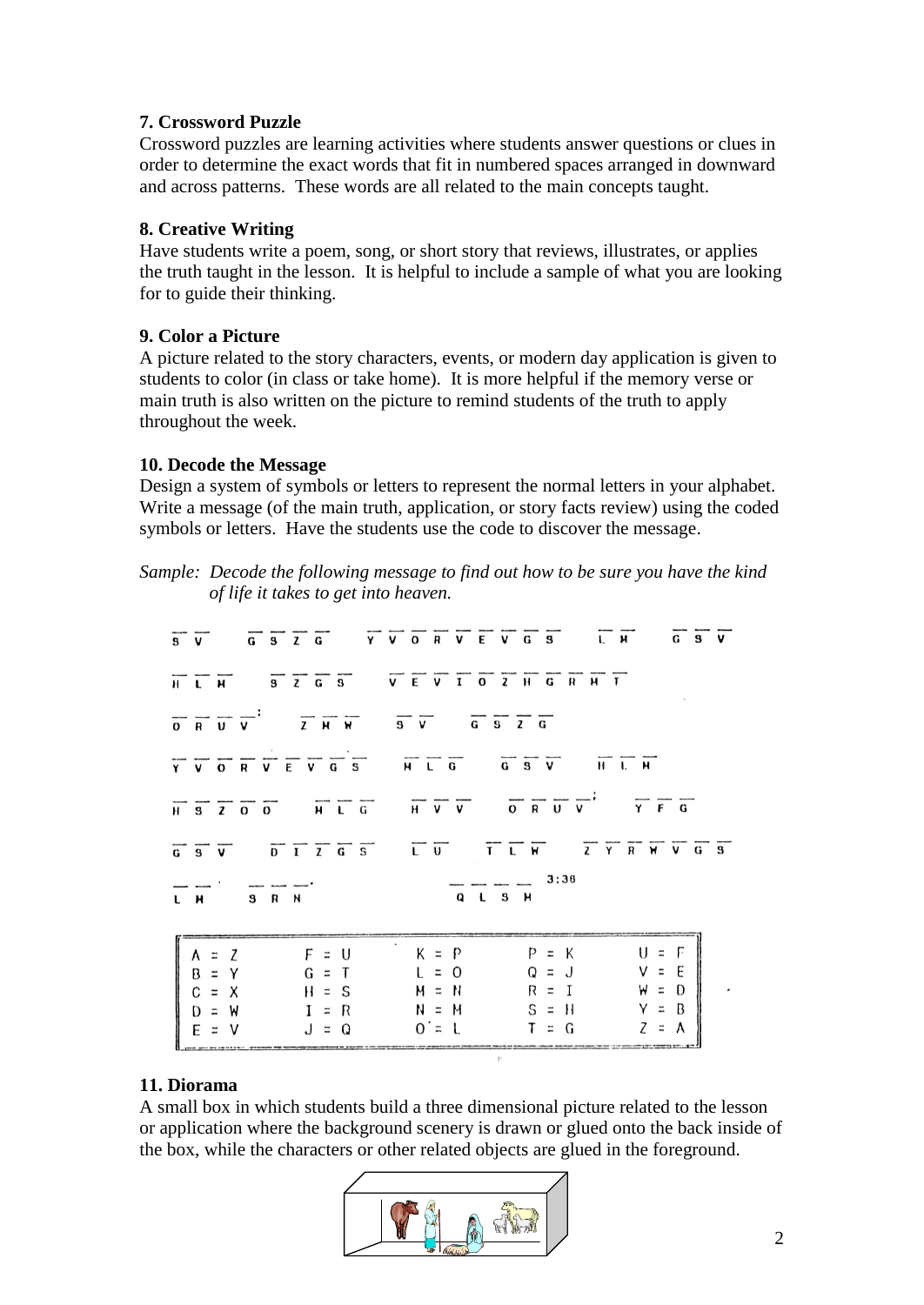### **12. Drama**

Scripts are prepared for each person needed in the play, and time is given for each person to at least read through (and possibly practice) his lines before it is presented to the class or chosen audience. The play either relates to the Bible story itself or a more modern drama of life situations that illustrate the need for the truth to be applied or how to apply it.

### **13. Drawing**

Students are asked to draw some scene from the lesson taught or current scenes that relate to application of the main truth.

*Sample: Draw a picture of how you can be kind to someone in your family or Draw the faces of the disciples when they saw Jesus walk on water.*

#### **14. Echo Pantomime**

The teacher or leader gives a series of short phrases (with movements to depict the words), one phrase at a time, with the students repeating the same phrase and motions.

*Sample: Leader -- Come follow me (extend arm, then motion hand towards yourself). Students -- (Repeat above words and motions) Leader -- I will make you (point to self on "I" and point to students when saying "you) Students -- Repeat words and motions Leader: Fishers of men (motion as if catching fish) Students: Repeat words and motions*

#### **15. Fill in the Blank**

Write verses or sentences that review the lesson or main truth, but leave out some of the words. Have students try to fill in the blank from memory or from looking up verses that contain the answer.

*Sample: My God shall \_\_\_\_\_\_\_\_\_\_\_\_\_\_\_\_\_\_ all your needs (Philippians 4:19)*

#### **16. Finish the Sentence**

Begin a sentence that students are asked to complete according to their opinions and feelings:

| Sample: I am happy when |  |
|-------------------------|--|
| 1 get angry when        |  |

#### **17. Journaling**

Have students make or use a journal where they can make daily entries for a specific period of time (week, month, quarter, or year). Give them something specific to include in their entries.

*\*Major events of the day \*Their feelings or reactions to what happened in the day \*What they learned from their Bible reading \*How they tried to obey this week's main truth*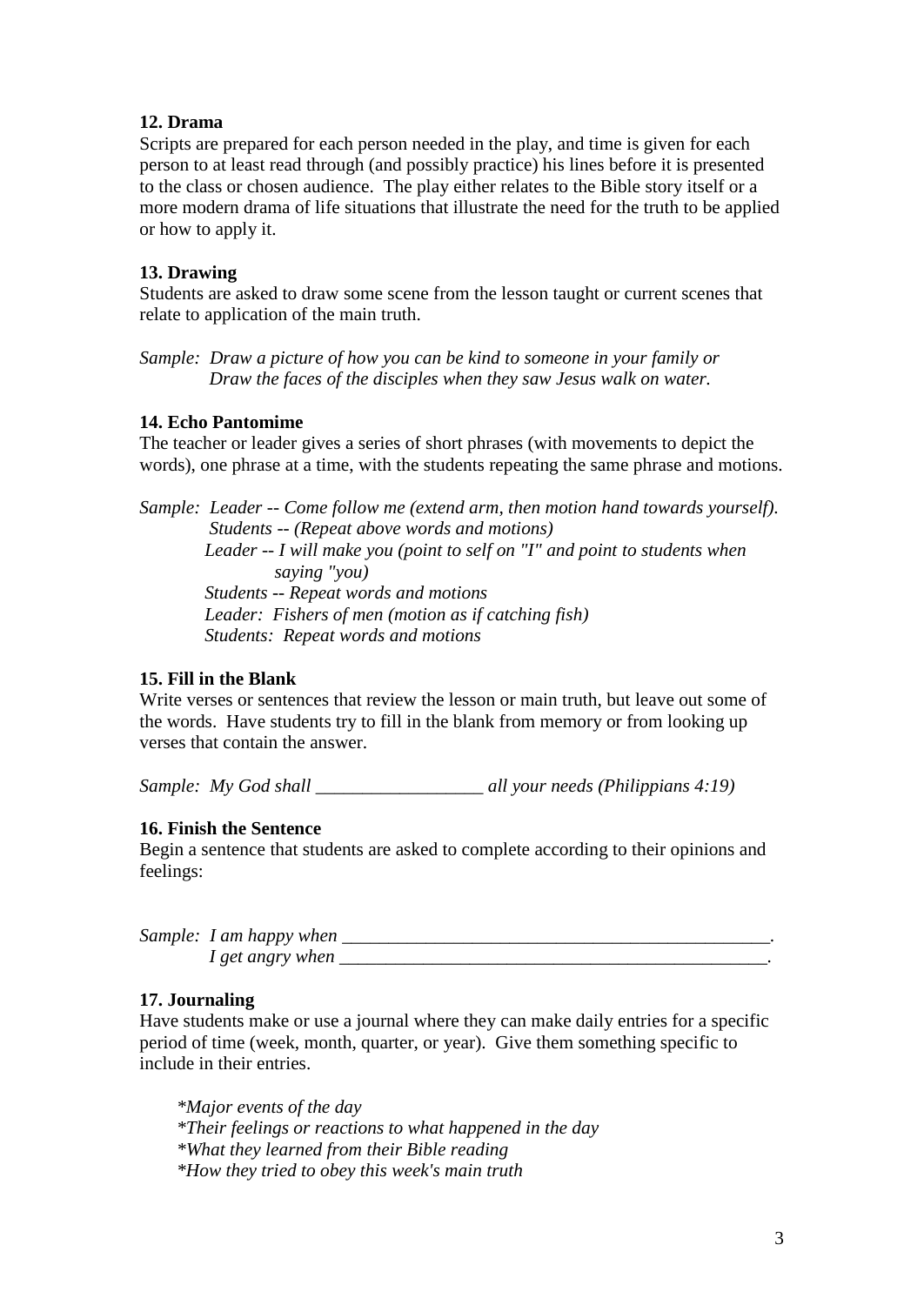## **18. Mind or Concept Mapping**

A mind map is a more visual web-like method of organizing and showing relationships between important words and concepts from the lesson. Begin with one key word and begin writing down other words of ideas and concepts that are associated with the first or any of the following words (one idea often leads to another). Circle each word shared and draw lines to show how the words/concepts are connected.

*Sample (started with the idea "become rich"):*



#### **19. Mobile**

Students color and cut out various symbols or pictures related to the story and hang them by a string from a clothes hanger or stick. Each child can take his own mobile home to hang up and remind him of truth taught.



#### **20. Mosaic**

Have each student draw a picture related to an event or character in the lesson or application. Let each cut out their picture and place it on a larger paper or bulletin board with all the other pictures.



#### **21. Role Play**

A role play is similar to a drama, except the characters have no script to follow. Each character behaves in the way he believes his character would in the story.

*Sample: Select three students to role play how a Christian student may be pressured at school to cheat on an important history exam. Have the Christian refuse to yield to the peer pressure.*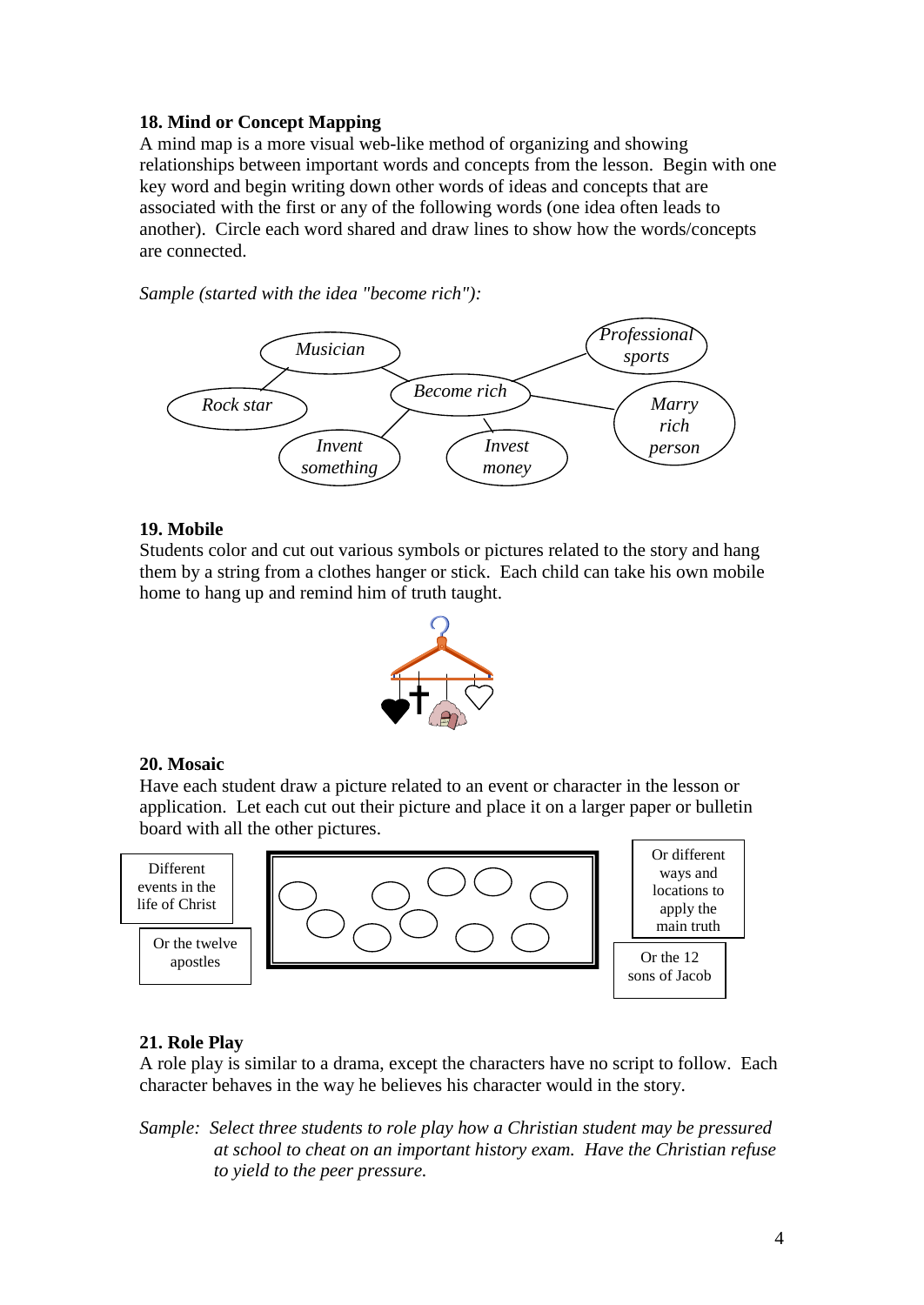## **22. Research and Report**

Assign a topic, character, or Bible passage for your students to research during the week. Give a worksheet to complete or explain the type of things you want them to find out about their assigned topic or person and help them know where they can discover the needed information (books, web sites, or people to ask). Have them bring their results the following week to share with the class.

*Sample: Discover what you can about the Old Testament feast of the Passover. Consult a study Bible, Bible dictionary, concordance, or a commentary on the book of Exodus (see comments on chapter 12).*

# **23. Sequencing Cards**

Provide or have students draw a set of cards (pictures for younger children; phrases for older students) that can be used to recreate a story in the order it took place.



*Sample: Pictures of soils from the parable Four pictures related to Noah and the flood (Noah building the ark, Noah preaching to people, animals coming, and the ark in the rain)*

## **24. Stabile**

Similar to the idea of a mobile, only now the pictures or drawings are fixed to a stationary paper or stand so they don't move. You must provide the initial pictures to color and cut, and give instructions on how to put them together.



## **25. Scripture Search**

Include a list of questions and verse references that must be looked up in order for students to find and write down the answers.

*Sample: What decision had Daniel made in his heart when he was taken captive to Babylon (see Daniel 1:8)? \_\_\_\_\_\_\_\_\_\_\_\_\_\_\_\_\_\_\_\_\_\_\_\_\_\_\_\_\_\_\_\_\_\_\_\_\_*

 *\_\_\_\_\_\_\_\_\_\_\_\_\_\_\_\_\_\_\_\_\_\_\_\_\_\_\_\_\_\_\_\_\_\_\_\_\_\_\_\_\_\_\_\_\_\_\_\_\_\_\_\_\_\_\_\_\_\_\_*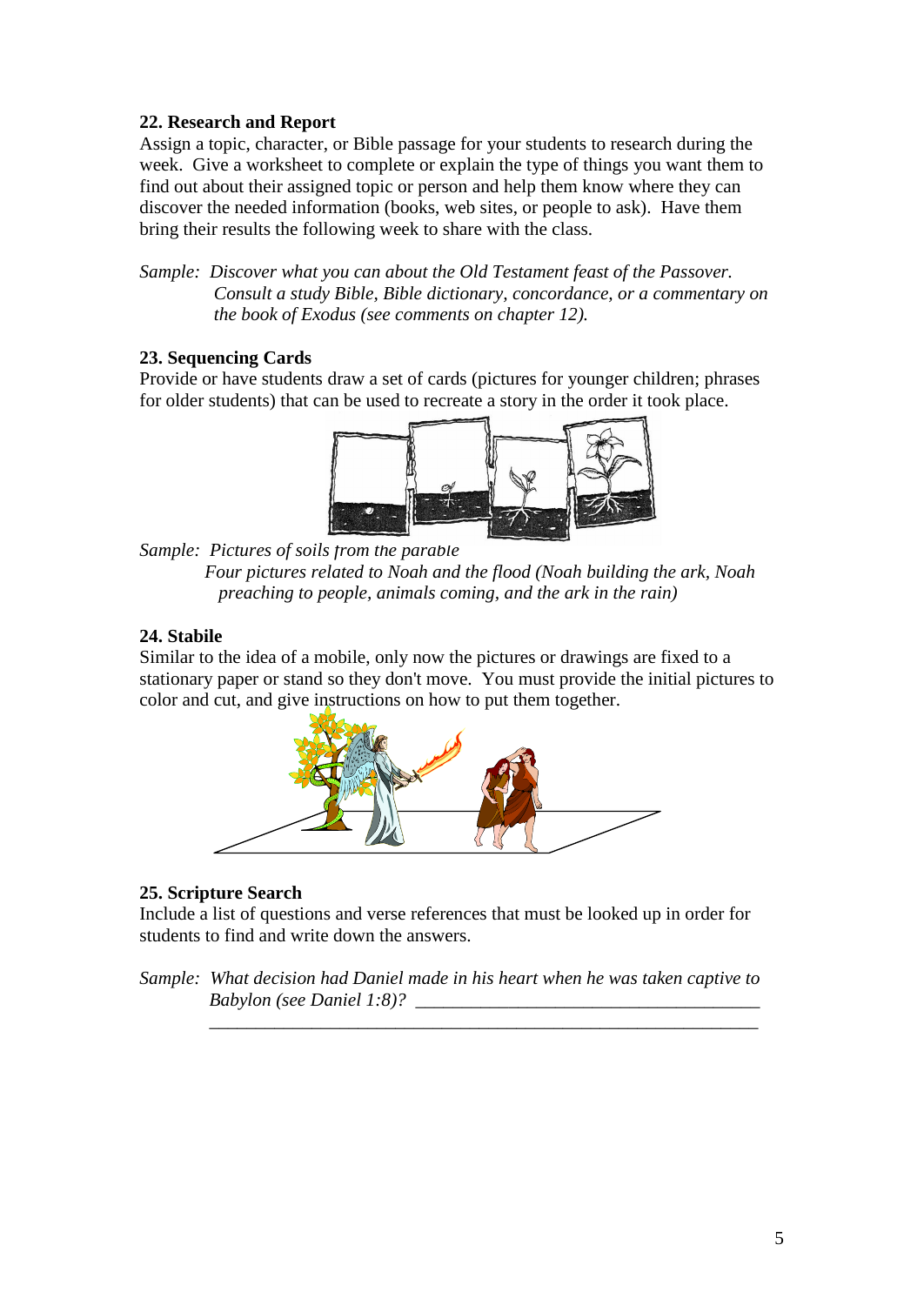# **26. T-Chart**

This is a chart that is divided in half to look like the letter "T." Students are told to record a certain type of information on one side of the chart and a different kind of information on the other. Normally it helps students write down what they observed or heard during a segment of the lesson or explain an object, verses, or an audiovisual teaching method, and then describe the feelings this generated.

| Sample: | What I heard | How I felt |
|---------|--------------|------------|
|         |              |            |

## **27. True or False (agree or disagree)**

Write the words true or false (or agree/disagree) in front of several statements concerning the lesson content or application to life situations. Have students circle their response to each statement. Make some of the statements as difficult as the developmental characteristics of that age group will allow (i.e., not all too easy).

| Sample: | Agree | Disagree | 1. Lying is a sin                         |
|---------|-------|----------|-------------------------------------------|
|         | Agree | Disagree | 2. Lying can sometimes be justified       |
|         | Agree | Disagree | 3. It was alright for David to lie to the |
|         |       |          | high priest to get the food he needed     |

# **28. Venn Diagram**

Venn diagrams are used to visually compare and contrast people, events, or concepts. A circle is used for each item to be compared (two or three items are ideal). The circles connect in a way that leaves some space unique to each circle and some space that overlaps and interconnects them. The differences or unique things to each item being compared are written in the space that is unique to that circle while the characteristics that are shared or similar between the items are recorded in the space that is overlapping and interconnected.

*Sample:*



# **29. What? So What? Now What? Chart**

This is a chart that takes students logically through cause and effect sequences concerning the lesson. Students are asked to write answers to each of these questions on the chart. **What?** refers to the facts taught. **So what?** refers to an implication or principle that the incident illustrates. The **Now what?** helps students think through how that principle can be lived out in his life today.

*Sample:* 

| What?                    | So What?                                         | <b>Now What?</b>                                             |  |  |
|--------------------------|--------------------------------------------------|--------------------------------------------------------------|--|--|
| Jews and Samaritans were | For a Samaritan to stop and help                 | Jesus is telling me to show                                  |  |  |
| enemies                  | an injured Jew was an unusual<br>act of kindness | kindness even to those I may be<br>prejudiced against or who |  |  |
|                          |                                                  | <i>mistreats me</i>                                          |  |  |